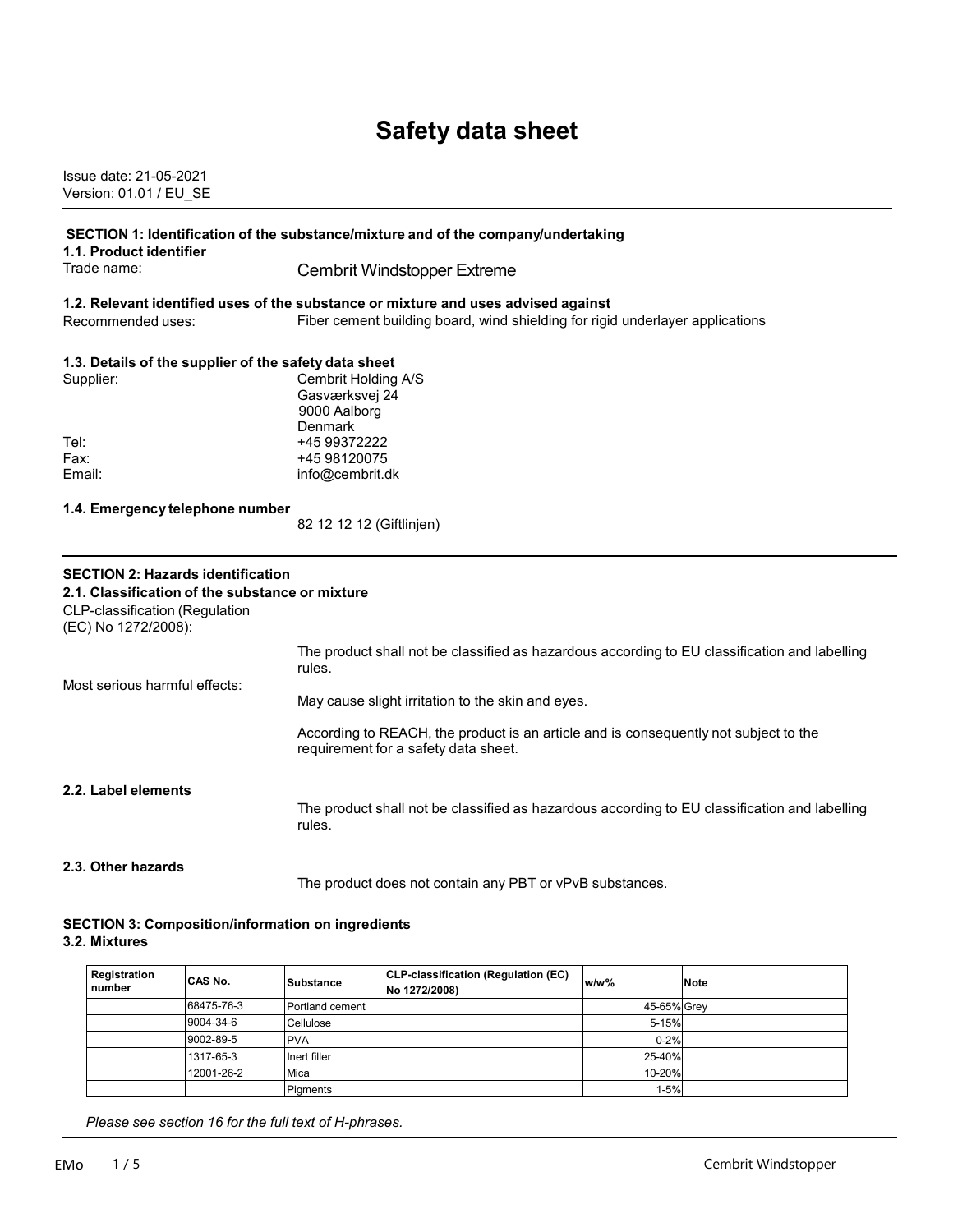## **SECTION 4: First aid measures 4.1. Description of first aid measures** Inhalation: Seek fresh air. Seek medical advice in case of persistent discomfort. Ingestion: Wash out mouth thoroughly and drink 1-2 glasses of water in small sips. Seek medical advice in case of discomfort. Skin: Wash skin with soap and water. Seek medical advice in case of persistent discomfort. Eyes Flush with water (preferably using eye wash equipment) until irritation subsides. Seek medical advice if symptoms persist. Other information: When obtaining medical advice, show the safety data sheet or label. **4.2. Most important symptoms and effects, both acute and delayed** May cause slight irritation to the skin and eyes. **4.3. Indication of any immediate medical attention and special treatment needed** Treat symptoms. No special immediate treatment required. **SECTION 5: Firefighting measures 5.1. Extinguishing media** The product is not directly flammable. Choose extinguishing agents based on the surrounding fire. Unsuitable extinguishing media Do not use water stream, as it may spread the fire. **5.2. Special hazards arising from the substance or mixture** The product is not directly flammable. Avoid inhalation of vapour and fumes – seek fresh air. **5.3. Advice for firefighters** Wear Self-Contained Breathing Apparatus (SCBA) with chemical resistant gloves. **SECTION 6: Accidental release measures 6.1. Personal precautions, protective equipment and emergency procedures** For non-emergency personnel: For emergency responders: Normal protective clothing equivalent to EN 469 is recommended. **6.2. Environmental precautions** Prevent spillage from entering drains and/or surface water. **6.3. Methods and material for containment and cleaning up** Sweep up/collect spills for possible reuse or transfer to suitable waste containers. **6.4. Reference to other sections** See section 8 for type of protective equipment. See section 13 for instructions on disposal. **SECTION 7: Handling and storage 7.1. Precautions for safe handling** Running water and eye wash equipment should be available. Wash hands before breaks, before using restroom facilities, and at the end of work. **7.2. Conditions for safe storage, including any incompatibilities** Store in a dry area. **7.3. Specific end use(s)** None. **SECTION 8: Exposure controls/personal protection 8.1. Control parameters** Legal basis: Commission Directive 2000/39/EC (Occupational Exposure Limits). Last amended by Commission Directive 2009/161/EU. Contains no substances subject to reporting requirements.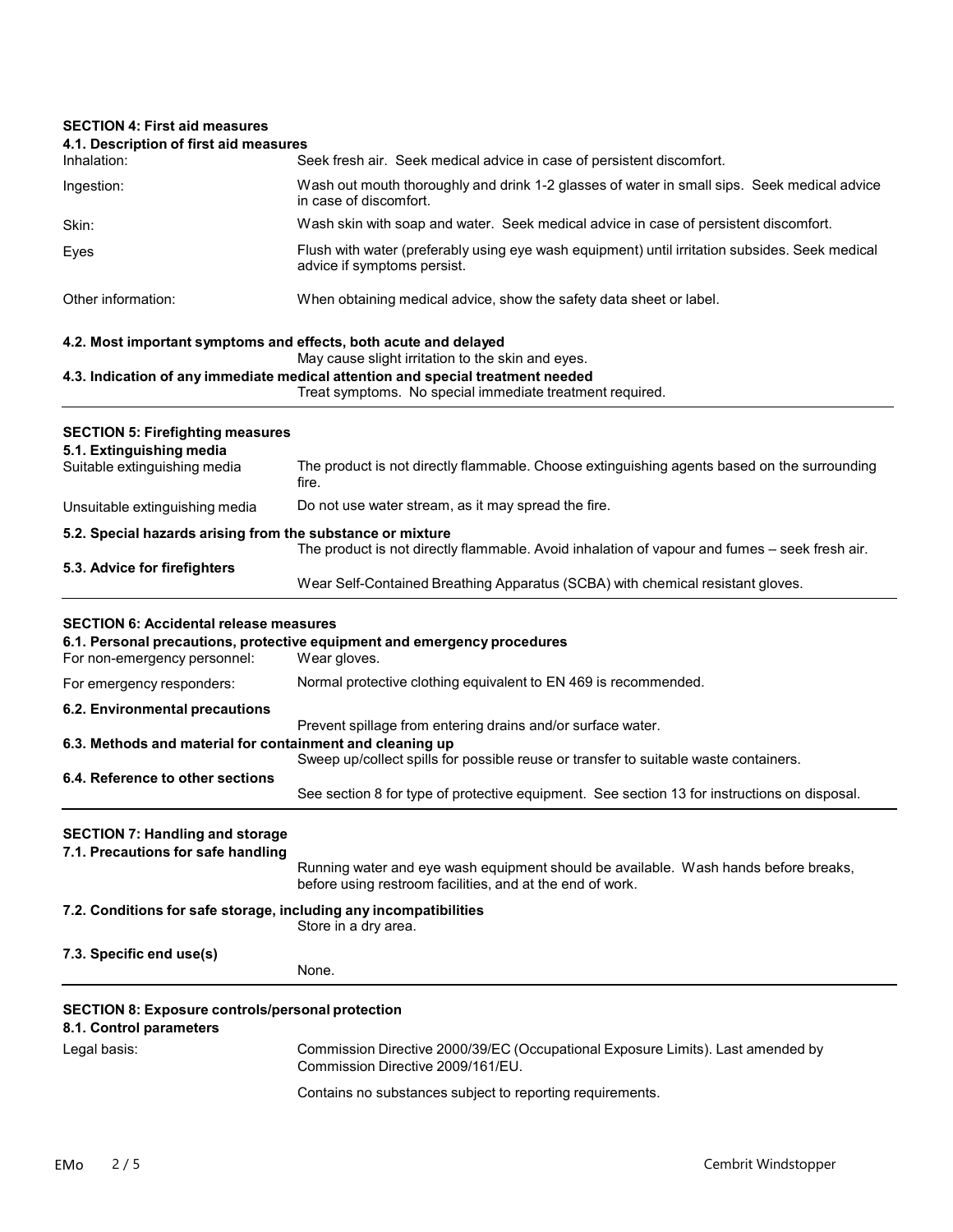| 8.2. Exposure controls<br>Appropriate engineering controls: | Wear the personal protective equipment specified below.                                                                                                                    |
|-------------------------------------------------------------|----------------------------------------------------------------------------------------------------------------------------------------------------------------------------|
| Personal protective equipment,<br>eye/face protection:      | Wear safety goggles if there is a risk of dust contact with eyes. Eye protection must conform to<br>EN 166.                                                                |
| Personal protective equipment,<br>skin protection:          | Wear gloves. Gloves must conform to EN 374.                                                                                                                                |
| Personal protective equipment,<br>respiratory protection:   | Wear respiratory protective equipment with P2 filter when performing dusty work. Respiratory<br>protection must conform to one of the following standards: EN 136/140/145. |
| Environmental exposure controls:                            | Ensure compliance with local regulations for emissions.                                                                                                                    |

## **SECTION 9: Physical and chemical properties**

| 9.1. Information on basic physical and chemical properties |                                                                 |
|------------------------------------------------------------|-----------------------------------------------------------------|
| State:                                                     | Solid substance                                                 |
| Colour:                                                    | Grey                                                            |
| Odour:                                                     | No data                                                         |
| Odour threshold:                                           | No data                                                         |
| pH (solution for use):                                     | No data                                                         |
| pH (concentrate):                                          | Approx. 11 (Due to calcium hydroxide, pH will reduce over time) |
| Melting point/freezing point:                              | No data                                                         |
| Initial boiling point and boiling                          |                                                                 |
| range:                                                     | No data                                                         |
| Flash point:                                               | No data                                                         |
| Evaporation rate:                                          | No data                                                         |
| Flammability (solid, gas):                                 | No data                                                         |
| Upper/lower flammability limits:                           | No data                                                         |
| Upper/lower explosive limits:                              | No data                                                         |
| Vapour pressure:                                           | No data                                                         |
| Vapour density:                                            | No data                                                         |
| Relative density:                                          | 1.8                                                             |
| Solubility:                                                | Solubility in water: Insoluble                                  |
| Partition coefficient                                      |                                                                 |
| n-octanol/water:                                           | No data                                                         |
| Auto-ignition temperature:                                 | No data                                                         |
| Decomposition temperature:                                 | >150°C. 250°C: the product loses 90% of it's initial strength.  |
| Viscosity:                                                 | No data                                                         |
| Explosive properties:                                      | No data                                                         |
| Oxidising properties:                                      | No data                                                         |
| 9.2. Other information                                     |                                                                 |
|                                                            | None.                                                           |

#### **SECTION 10: Stability and reactivity**

| 10.1. Reactivity                         |                                                                               |
|------------------------------------------|-------------------------------------------------------------------------------|
|                                          | Not reactive.                                                                 |
| 10.2. Chemical stability                 | The product is stable when used in accordance with the supplier's directions. |
| 10.3. Possibility of hazardous reactions | None known.                                                                   |
| 10.4. Conditions to avoid                |                                                                               |
| 10.5. Incompatible materials             | None known.                                                                   |
| 10.6. Hazardous                          | None known.                                                                   |
| decomposition products                   | None known                                                                    |
|                                          |                                                                               |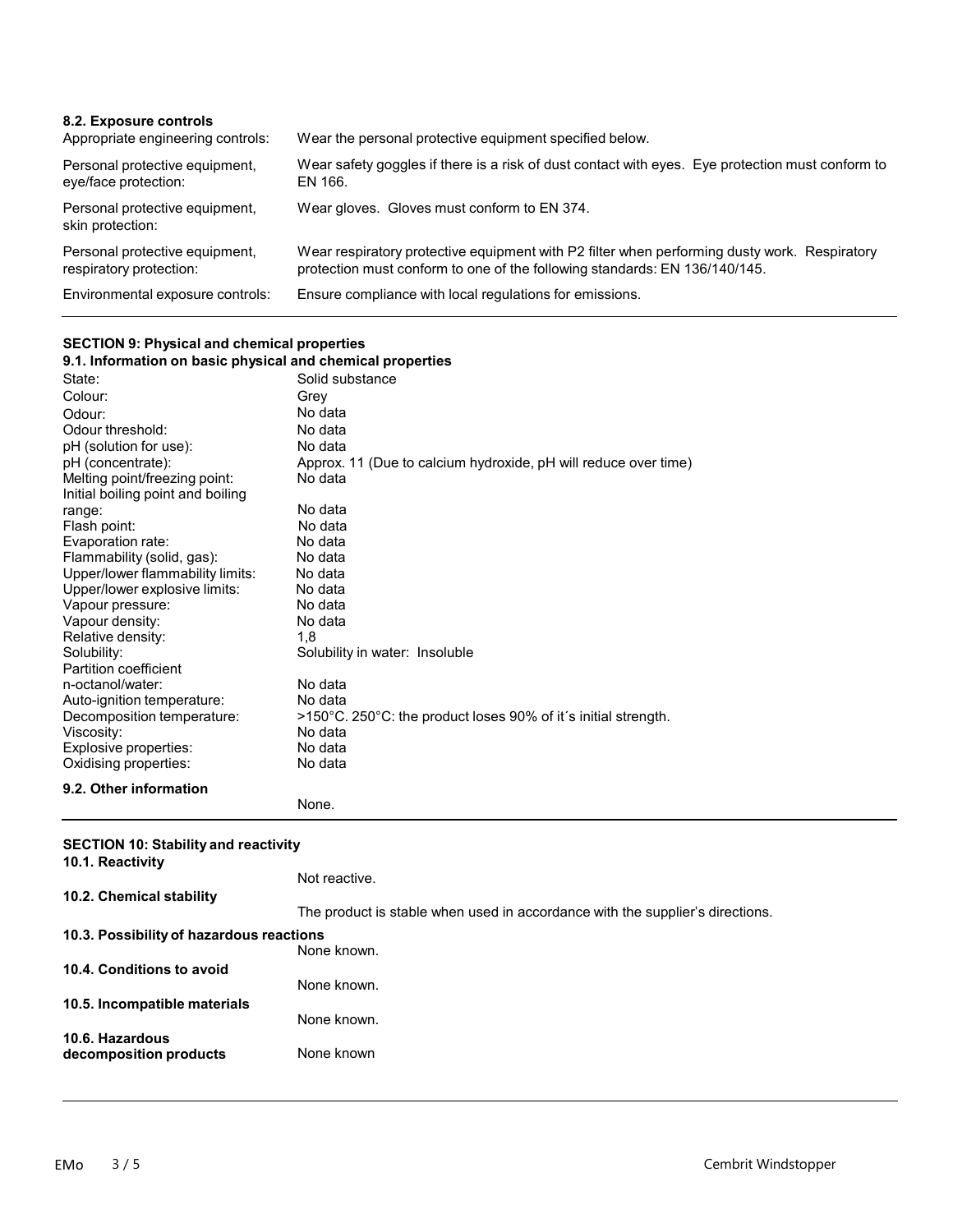## **SECTION 11: Toxicological information**

### **11.1. Information on toxicological effects**

| Acute toxicity - oral:                              | The product does not have to be classified. Test data are not available.                                                                  |
|-----------------------------------------------------|-------------------------------------------------------------------------------------------------------------------------------------------|
| Acute toxicity - dermal:                            | The product does not have to be classified. Test data are not available.                                                                  |
| Acute toxicity - inhalation:                        | The product does not have to be classified. Test data are not available.                                                                  |
| Skin corrosion/irritation:                          | May cause slight irritation. The product does not have to be classified. Test data are not<br>available.                                  |
| Serious eye damage/eye irritation:                  | May cause eye irritation. The product does not have to be classified. Test data are not<br>available.                                     |
| Respiratory sensitisation or skin<br>sensitisation: | The product does not have to be classified. Test data are not available.                                                                  |
| Germ cell mutagenicity:                             | The product does not have to be classified. Test data are not available.                                                                  |
| Carcinogenic properties:                            | The product does not have to be classified. Test data are not available.                                                                  |
| Reproductive toxicity:                              | The product does not have to be classified. Test data are not available.                                                                  |
| Single STOT exposure:                               | Inhalation of dust may cause irritation to the upper airways. The product does not have to be<br>classified. Test data are not available. |
| Repeated STOT exposure:                             | The product does not have to be classified. Test data are not available.                                                                  |
| Aspiration hazard:                                  | The product does not have to be classified. Test data are not available.                                                                  |
| Other toxicological effects:                        | None known.                                                                                                                               |

| <b>SECTION 12: Ecological information</b><br>12.1. Toxicity                 |                                                                                   |
|-----------------------------------------------------------------------------|-----------------------------------------------------------------------------------|
|                                                                             | The product does not have to be classified. Test data are not available.          |
| 12.2. Persistence and degradability                                         |                                                                                   |
|                                                                             | Not expected to be biodegradable.                                                 |
| 12.3. Bioaccumulative potential                                             |                                                                                   |
|                                                                             | No bioaccumulation expected.                                                      |
| 12.4. Mobility in soil                                                      |                                                                                   |
|                                                                             | Hardens to a firm, non-mobile mass.                                               |
| 12.5. Results of PBT and vPvB assessment                                    | The product does not contain any PBT or vPvB substances.                          |
| 12.6. Other adverse effects                                                 |                                                                                   |
|                                                                             | None known.                                                                       |
| <b>SECTION 13: Disposal considerations</b><br>13.1. Waste treatment methods |                                                                                   |
|                                                                             | Do not discharge large quantities of concentrated spills and residue into drains. |
|                                                                             | Contact the local authorities. EWC code: 17 01 01 Concrete.                       |